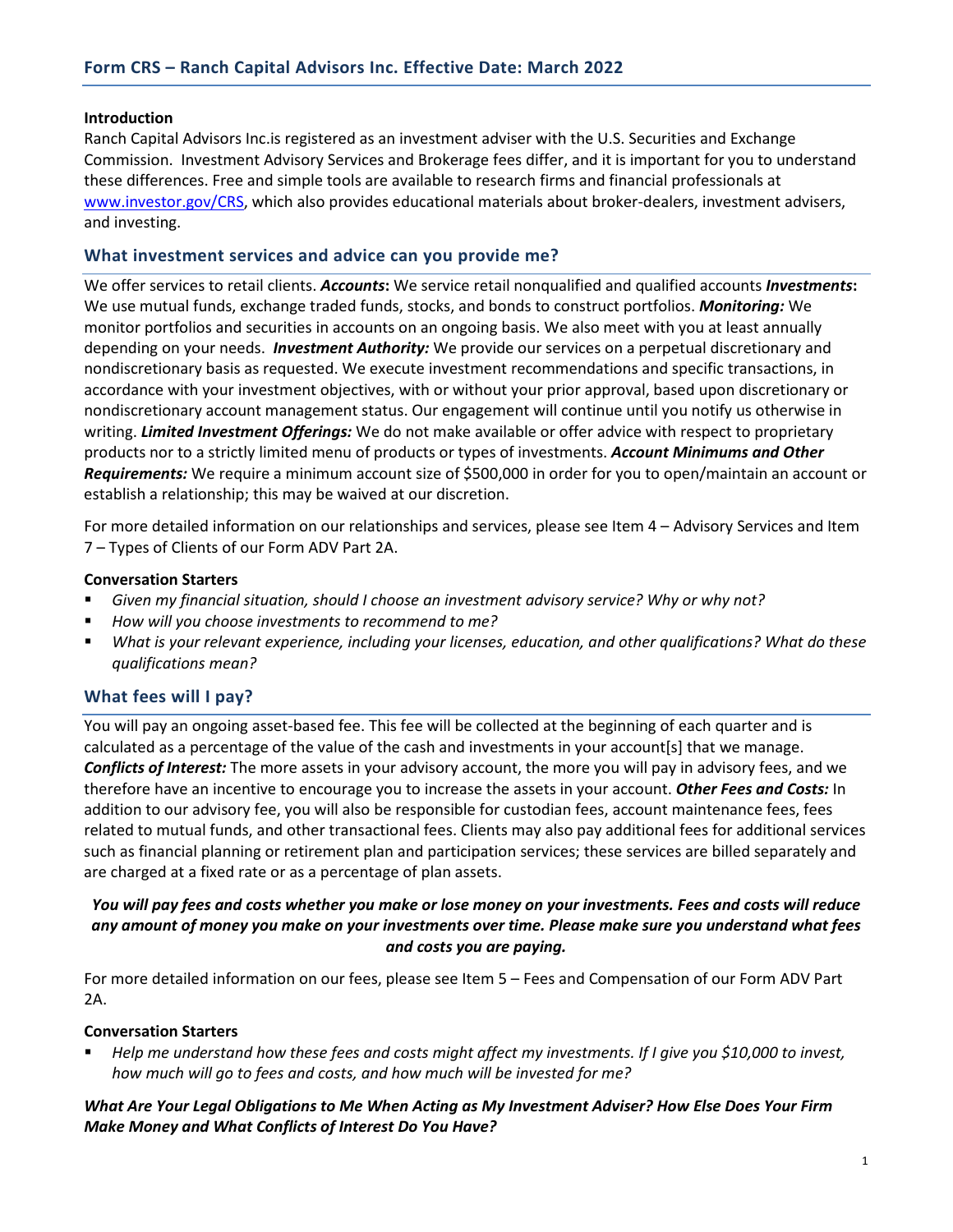**When we act as your investment adviser**, we have to act in your best interest and not put our interests ahead of yours. At the same time, the way we make money creates some conflicts with your interests. You should understand and ask us about these conflicts because they can affect the investment advice we provide you. Here is an example to help you understand what this means: We will recommend that you open your account with a specific custodian, where we have an institutional relationship and receive economic benefits. However, you ultimately decide where to open your accounts. Choosing a different custodian may result in the loss of quality of service and/or ability to obtain favorable prices. Certain Investment Adviser Representatives of our firm are also Registered Representatives of an unaffiliated broker/dealer, through which they may sell securities for which they earn a separate commission. We have a financial incentive to recommend that you rollover retirement plan assets into an IRA we manage; however, we seek to educate you on your options and the fees and benefits associated with each choice and then allow you to choose which you feel is in your best interest.

### **Conversation Starters**

*How might your conflicts of interest affect me, and how will you address them?*

For more detailed information on conflicts of interest, please see Item 12 – Brokerage Practices and Item 14 – Client Referrals and Other Compensation of our Form ADV Part 2A.

### *How Do Your Financial Professionals Make Money?*

Our financial professionals are compensated based on a salary and bonus. This means financial professionals have an incentive to increase the asset size in the relationship or solicit new business.

# **Do you or your financial professionals have legal or disciplinary history?**

No, for our firm. Yes, for our financial professionals. You can visi[t www.investor.gov/CRS](https://www.investor.gov/CRS) for a free and simple search tool to research our firm and our financial professionals.

### **Conversation Starters**

*As a financial professional, do you have any disciplinary history? For what type of conduct?*

# **Additional Information**

You can find additional information about our investment advisory services by visiting [www.sec.gov/check-your](https://www.sec.gov/check-your-investment-professional)[investment-professional](https://www.sec.gov/check-your-investment-professional) or [brokercheck.finra.org/](https://brokercheck.finra.org/) and searching with our CRD # 300966 or by visiting [https://adviserinfo.sec.gov.](https://adviserinfo.sec.gov/firm/summary/300966) You can request up to date information and a copy of our client relationship summary by contacting us at Elissa@ranchcap.com or (941) 462-2666.

### **Conversation Starters**

 *Who is my primary contact person? Is he or she a representative of an investment adviser? Who can I talk to if I have concerns about how this person is treating me?*